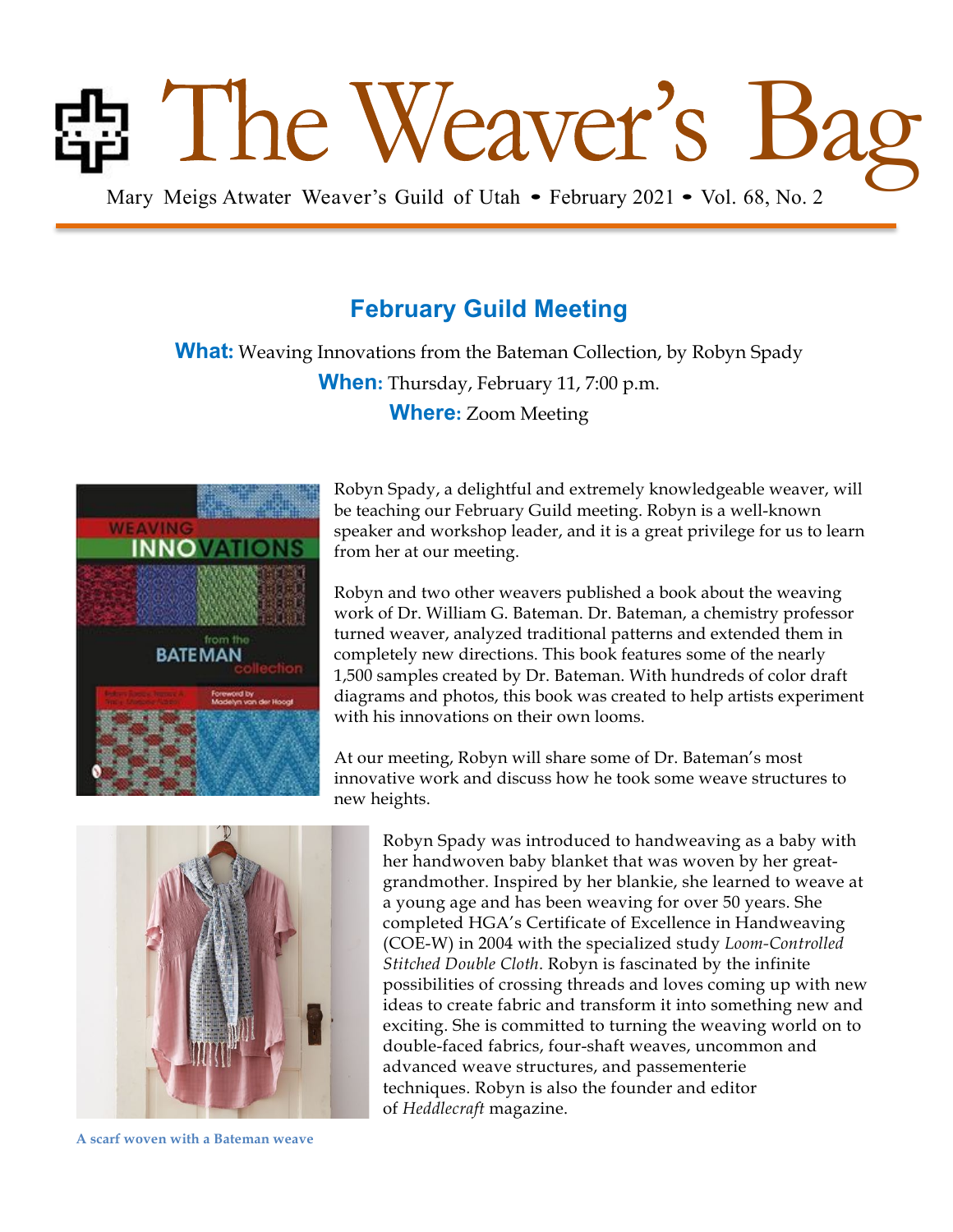# **President's Message**

## **Greetings, Weavers!**

I hope everyone is enjoying their winter and getting lots of weaving done.

I have a few announcements for upcoming events. At this month's Zoom meeting, **Robyn Spady** will be joining us and giving her online class **"Weaving Innovations from the Bateman Collection."** Our library has her book of the same title, and a book donation from Maureen Wilson: *Bateman Weaves, The Missing Monograph: The Basics and Beyond,* by Linda Davis. (Thank you, Maureen!) These copies are available in the library for anyone interested in learning more about the fascinating weave structures developed by Dr. Bateman.

In March, we will be hosting **Daryl Lancaster** at our Zoom meeting. She will be giving her online class "**Combining Warps and Structures for Wow! Yardage."** This should be a fascinating and inspiring presentation—I can't wait!

We are planning to hold Zoom meetings for April and May. Hopefully in June we can have an outside picnic and **Guild Challenge Reveal.** Zoom meetings throughout the summer are an option too.

Now jump all the way to next September, and we will be having our next **Biannual Guild Show at the Utah Cultural Celebration Center.** The intake day is August 30, and the show runs from September 2 through October 13, with the 14th as the pickup date. At the moment there are no plans for an opening reception. These plans are subject to change as Covid guidelines for public meetings evolve. I am so excited that we are still going to have a show, and I hope everyone can participate!

We are planning to have a **three-day workshop with Robyn Spady** at the same time as the show opening. It may be an online workshop if need be. More info to come on the upcoming workshop as we get closer to the date.

I would like to let all of you know that our friend Cathy Schutz moved back East late last year. Thank you, Cathy, for all your help and encouragement when COVID came down the pike. As Vice President she worked with me as our Guild's program director.

I would like to inform everyone that Catherine Marchant has graciously agreed to step into Cathy's past role of Vice President for the remainder of the Guild's calendar year (which typically runs September through June). Thank you, Catherine, for lending your help and knowledge planning our future meetings for the remainder of this Guild year.

Looking forward! *Sonya Campana, President and Librarian*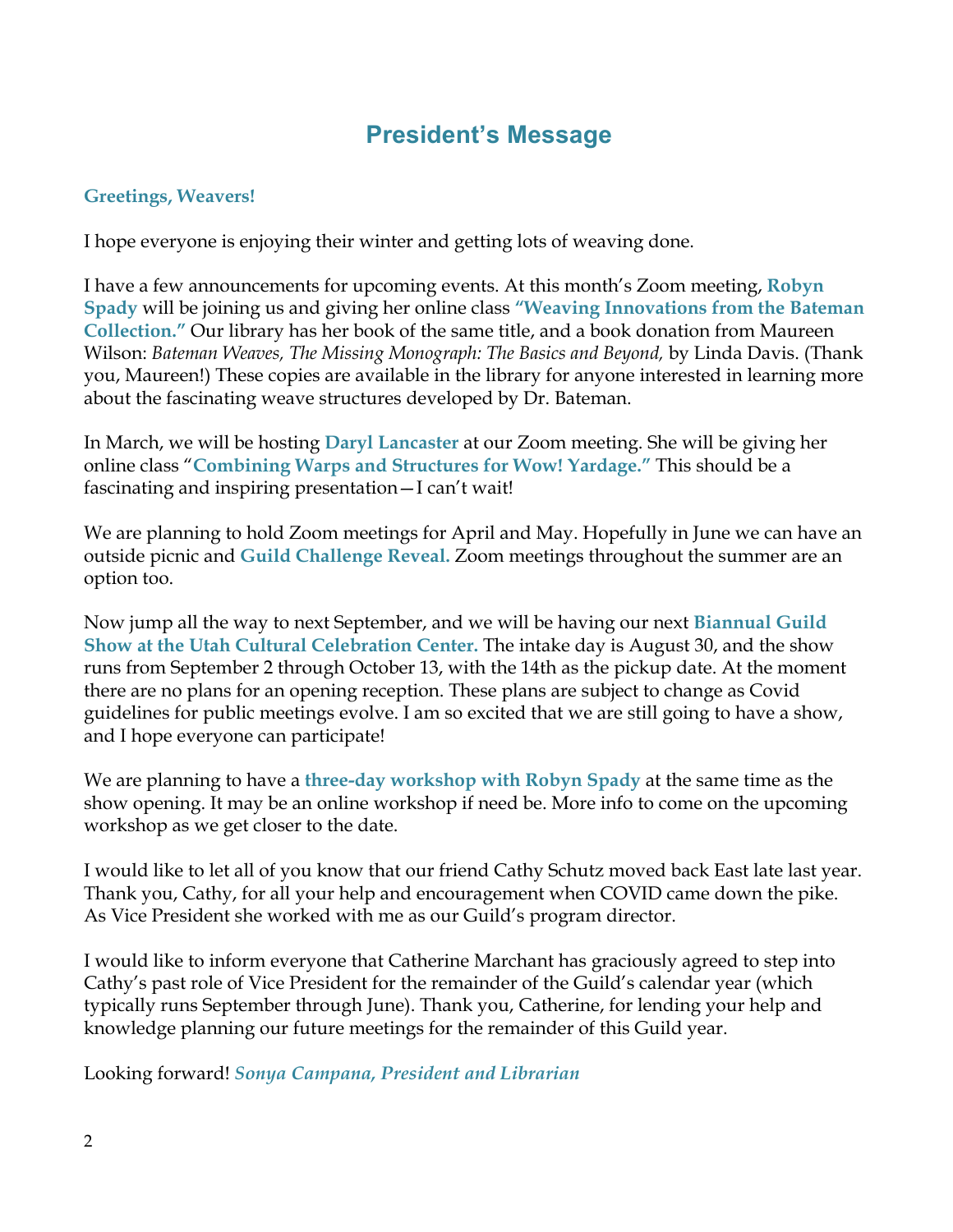# **Guild Challenge**

For our Guild Challenge for the 2020–2021 year, we will be weaving dishtowels—one of our favorite handwoven projects! Each person who is interested in participating will weave one dishtowel to give to someone else in the Guild. For information about the Challenge, go to our website, mmawg.org, and click on the "Events" tab. We hope that many of you will participate.



*From Mimi Rodes:* I was so inspired by Juliette's slide show and passionate presentation of this year's towel exchange and Guild Challenge! In many of the past years, I have dilly-dallied around and either been forced to weave madly to meet the Challenge deadline or missed it entirely. Since we are all staying home anyway, I decided to pick a project and warp my loom the very next week.

I also gave myself the limitation of working strictly from my stash. As I studied my stash, I came across two spools of 2/8 cottolin yarn in two lovely shades of blue given to me several years ago at the Christmas gift exchange by Charlene Lind. Aha!!! I had also been wanting to weave some towels in the lovely Circles and Diamonds four-harness twill pattern presented by Linda Gettmann in *Handwoven* (Nov/Dec 2019) another Aha!!! Since I am lazy and like to get the most mileage out of warping and threading, I put enough warp on for four towels.

As I was weaving the second towel, a friend looked at it on the loom and wondered whether I needed to use a closer sett (the directions were for 2/10 cotton at 20 epi; see close-up photo of design on the loom). That made me start to worry, but I was already most of the way through the second towel. So when I finished weaving it, I cut off the towels and worriedly proceeded to wet finish, plunging the towel into very hot, then very cold water, and a hot dryer. The towel shrank 20%, the designs stayed square, and the hand is lovely! Whew!! What a relief!

*A note on the hem:* I had used cotton/polyester sewing thread for hem weft along with two picks of fusible thread. The woven hem didn't shrink as



much as the body of the towels (cottolin warp and weft), so it has been a challenge to block it in to get a nice hem. After multiple tries, it is still a little ruffly. I consulted with Judie Eatough the other day, and she suggested I weave basket weave in the hem instead of the pseudo plain weave in the directions. She told me that basket weave has a tendency to pull in more than plain weave (makes sense), so I will give this a try for the next two towels.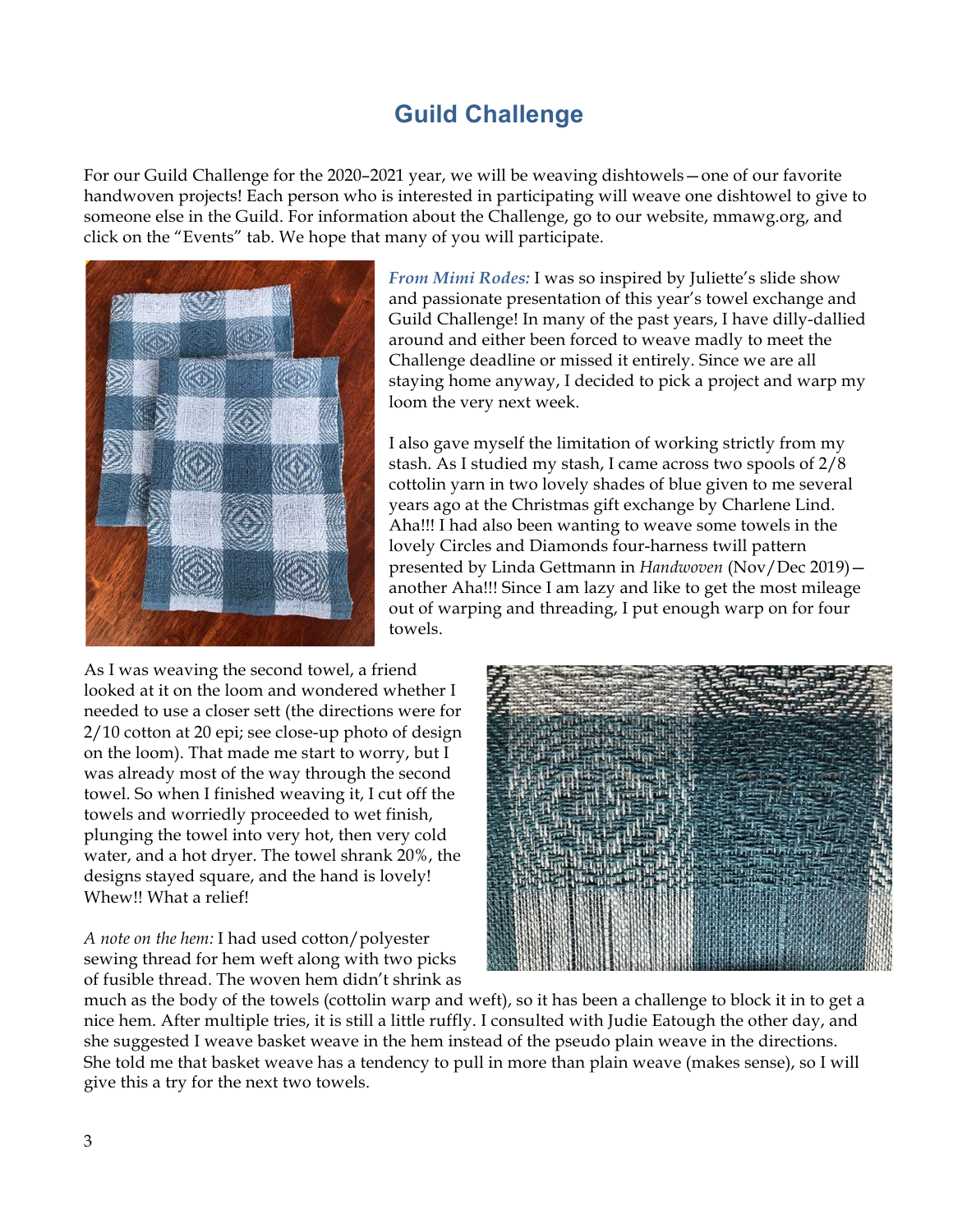## **Bingeing on Bateman**

## **by Leslie Sieburth**



This month's Guild meeting will feature the irrepressible Robyn Spady, who will be sharing with us Dr. Bateman's most innovative weave structures. Two years ago, I reviewed her book *Weaving Innovations from the Bateman Collection* (Feb. 2019), and you can find that review on our website (Feb. 2019). Here, I review a new-ish library acquisition—*Bateman Weaves, The Missing Monographs*, by Linda Tilson Davis.

The original Bateman monographs are a set of eight small-sized soft-backed books with fuzzy black and white photos, odd nomenclature, and lacking a sufficient introduction to explain Bateman's mindset. His drafts can be described as block weaves; however, the monographs do not tell us his inspiration, the logic underlying the monograph's set of drafts, nor do they provide suggestions on how to take a threading block and apply it to a finished woven project. Robyn Spady's book was an important advance because a set of Bateman's woven items were presented in sharp fullcolor photographs, and drawdowns were included so

that the drafts could be reproduced. This was an important advance, but we still lacked a book that provided a conceptual framework for understanding and applying Bateman's novel block structures.

*Bateman Weaves, The Missing Monographs* fills this niche. It was written for the weaver who wants to harness the power of Bateman's novel weave structures to develop their own unique fabrics. This book has a chapter devoted to each of the original eight monographs, each of which has a clear description of the block structure and its relationship to traditional block structures.

For example, the chapter on Bateman Blends starts by demonstrating the relationship of Bateman Blend blocks to both Summer and Winter and Atwater Bronson Lace and illustrates how Bateman blended these two structures. With clear diagrams of the blocks, the author shows the threads that function as tie-downs, and for the Bateman purist, Dr. Bateman's original nomenclature is also included.

Each of these eight chapters also shows variations on the standard block, for example, how the blocks change if the shaft placement of the tie-down treads is varied. From here, these chapters each naturally flow to how the weaver can extend the



A 12-block chevron pattern was used to create 10-thread blocks, with a Blend XV-C tie-up. To the right is the same threading woven in XIV -C tie-up and alternate treadling.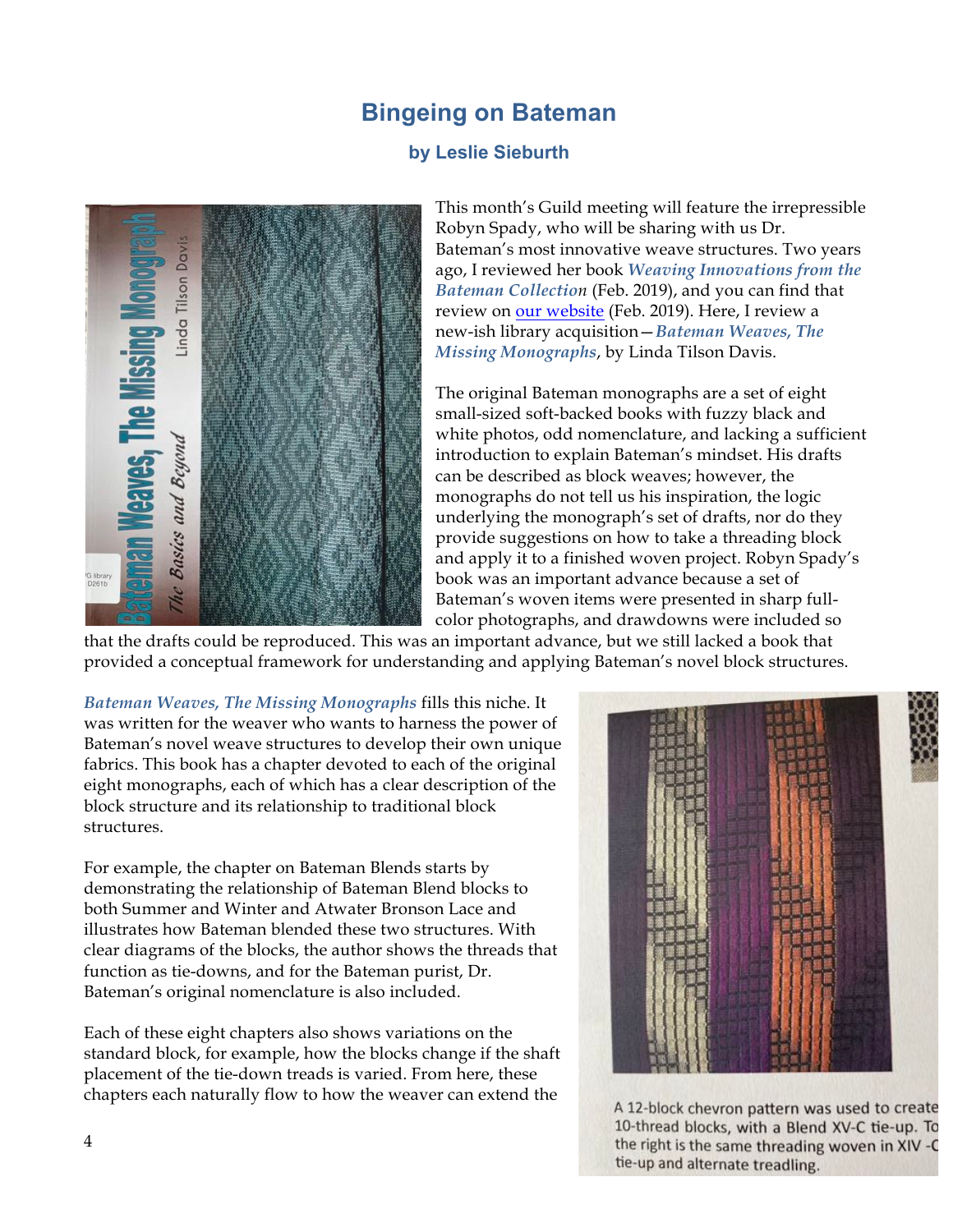introduced structure to generate novel designs. These sections are advanced and reflect the author's deep engagement with this area of weaving. The examples are mostly shown using weaving software-



generated images, which can be easily interpreted and then expanded by users of the book. These sections are highly inspirational, but they might feed one's desire for a loom with 16 or more shafts.

Perhaps the most important part of this slim volume is the final section, which gently takes the potentially overwhelmed reader by the hand and suggests a starting point. It suggests embarking on one's Bateman journey by playing with drafts, e.g. by using weaving software or the tried-and-true graph paper drawdown. The author makes suggestions for playing with threading and treadling and suggests Park Weaves as a starting point, describing it as the most straightforward of the Bateman structures. This section then segues to images of truly inspiring fabric.

If you are a weaver who wants to design their own unique fabrics, this book is a gold mine. The book introduces some little-used block structures, shows how the structure can be varied, and then encourages playful engagement. In fact, there is so much offered in this slim volume that it could be an exciting platform for a study group.

# **MMAWG 26th Biannual Fiber Exhibit**

COVID allowing, we will be celebrating the Guild's 26th Biannual Fiber Exhibit during September through October 2021, so we hope that everyone will have lots of wonderful things to enter!!!

In conjunction with the exhibit, we will also be holding a workshop with Robyn Spady (more to come on that). After our last, highly successful exhibit in 2019, we were invited back by the Utah Cultural Celebration Center for 2021, which, as I know we all realize, is quite an honor.

The Guild usually holds the Exhibit in the spring. However, we were asked by the Cultural Center to postpone our exhibit until the fall, due to a scheduling conflict on their part. As things turned out with COVID, this was a lucky break as we all hope life will be more normal by then. Intake will be right after Labor Day and the Exhibit will be open for six weeks.

We invite you all to participate. Entries must have been created within the last two years and not shown at our 2019 exhibit. We know many have been working like mad during the past year at home, so we know it is going to be a FABULOUS EXHIBIT!!!! *Mimi Rodes*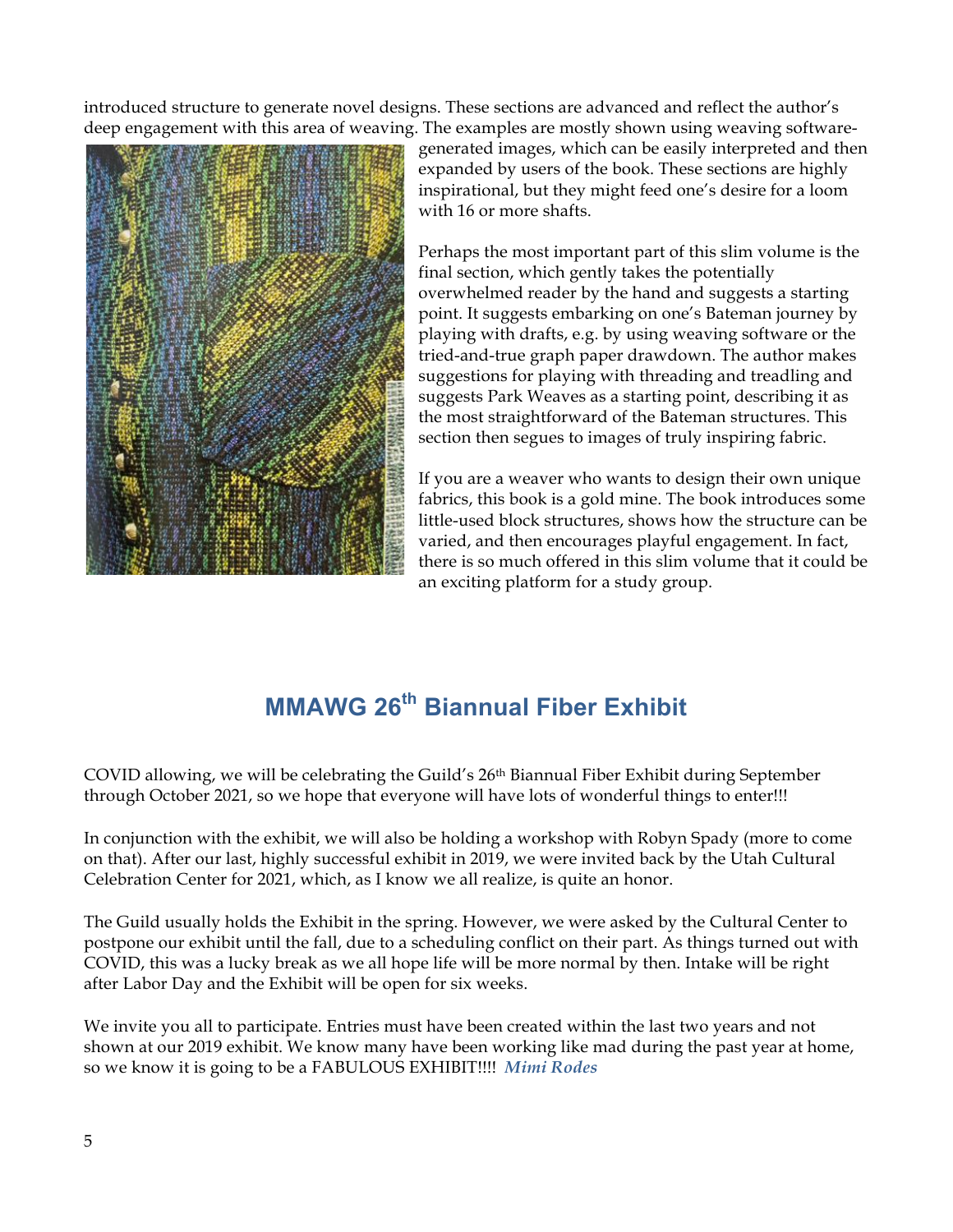# **Southwest Utah Weaving Meeting Information**

## **Monday, February 15, 2021, 5:30 pm to 7:30 pm, Zoom Meeting**

Nancy Crowley will share the amazing fabrics that were discussed in the "Juror's Talk: Vistas along the Appalachian Trail Yardage Exhibit." Robyn Spady was the judge for the exhibit. She will either show her notes or she should be able to show the actual presentation. *Description:* Look through the eyes of Juror Robyn Spady as she talks about the craftsmanship and technical abilities fiber artists convey in this yardage exhibit of hanging works that focus on drawing the viewer towards visual, emotional, or intellectual responses.

The presentation took an hour. Originally, the plan was to go through two juror's talks, but there will not be enough time. Therefore, the March program will be the Juror's talk on the "Wearable Art Exhibit." *Description:* Poised at the junction of art, craft, and fashion, artwear has both challenged and blurred cultural boundaries as works of art made to adorn the body. Take a walk through the wearable art exhibit with Juror Dianne Totten as she discusses the impact that color, design, fabric, and construction have in creating designer show pieces.

Email me your Show and Tell pictures and I will put them into a presentation I will show at the meeting. Send them to me at webmaster@mmawg.org.

Zoom Information:

Nancy Crowley is inviting you to a scheduled Zoom meeting.

Topic: Southwest Utah Weavers Time: Feb 15, 2021 05:30 PM Mountain Time (US and Canada)

Join Zoom Meeting https://us02web.zoom.us/j/85688016275?pwd=M2JDUy9Vc2k0R0dVYjdxWG1CU1h2QT09

Meeting ID: 856 8801 6275 Passcode: 030179

## **Web Page**

The web page for the branch has the meeting schedule and other information:

mmawg.org/SWUtahBranch.htm

Nancy Crowley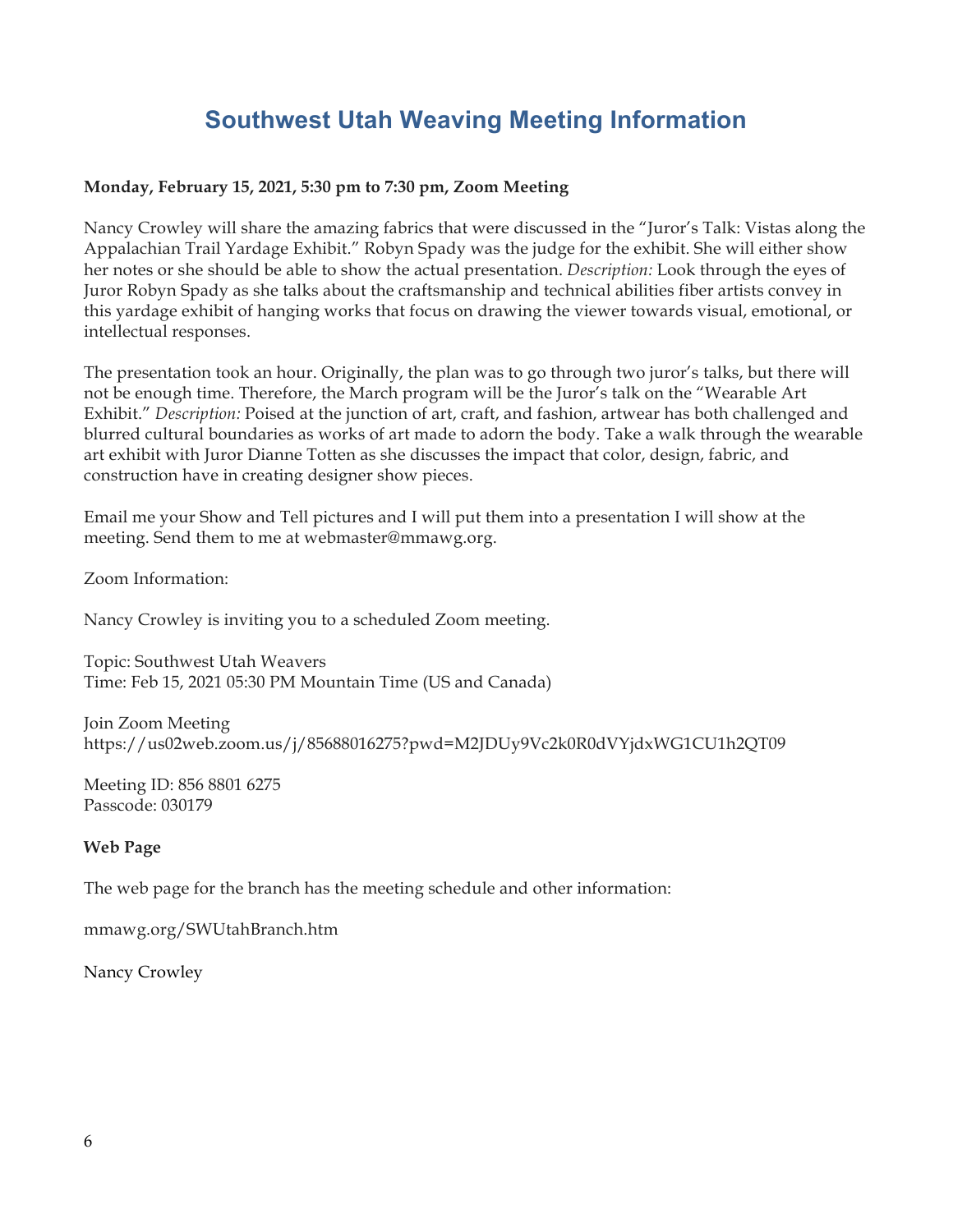# **Shuttle-Craft Bulletin: Drafting from Mexican Weaving**



In the Shuttle-Craft Bulletin from May 1934, Mary Meigs Atwater wrote about warp-faced weaving samples sent to her by Guild members traveling in Mexico. Here is the link to the original Shuttle-Craft Bulletin: mmawg.org/Bulletin/1934Bulletin.pdf, see pages 17–20. The pieces were woven in linen and wool using backstrap weaving with a slot and hole heddle (see the example from an Etsy shop) and pickup.



Mary found the process of pickup to be somewhat slow and wrote that it could be done more conveniently on a four-harness loom and provided a threading to use. Her threading would still require pickup and suppression of threads to achieve the pattern. She wrote that the best way to do the thing would be on a 10-shaft threading and provided that threading as well. This threading requires so many sheds, and a tie-up was provided with instructions to make the sheds by treadling in groups. Mary called this an acrobatic method of

weaving, but not difficult as one gets used to it. Mary thought that the weave was unusual and attractive and wrote about this style in her book *Byways in Hand-Weaving*, as well as in the *Shuttle-Craft Book of American Hand-Weaving* (see the chapter "Nine Native American Pick-Up Weaves").

There are many beautiful examples of pick-up and Andean pebble weave on Laverne Waddington's blog: backstrapweaving.wordpress.com/ Laverne provides many tutorials, articles, books, and patterns for backstrap weaving. Here is an example from her gallery:



Mary Atwater considered the warp-faced weave unusual and attractive, good for hangings and a possibility for rugs as it makes a firm fabric. She wrote that the main difficulty is the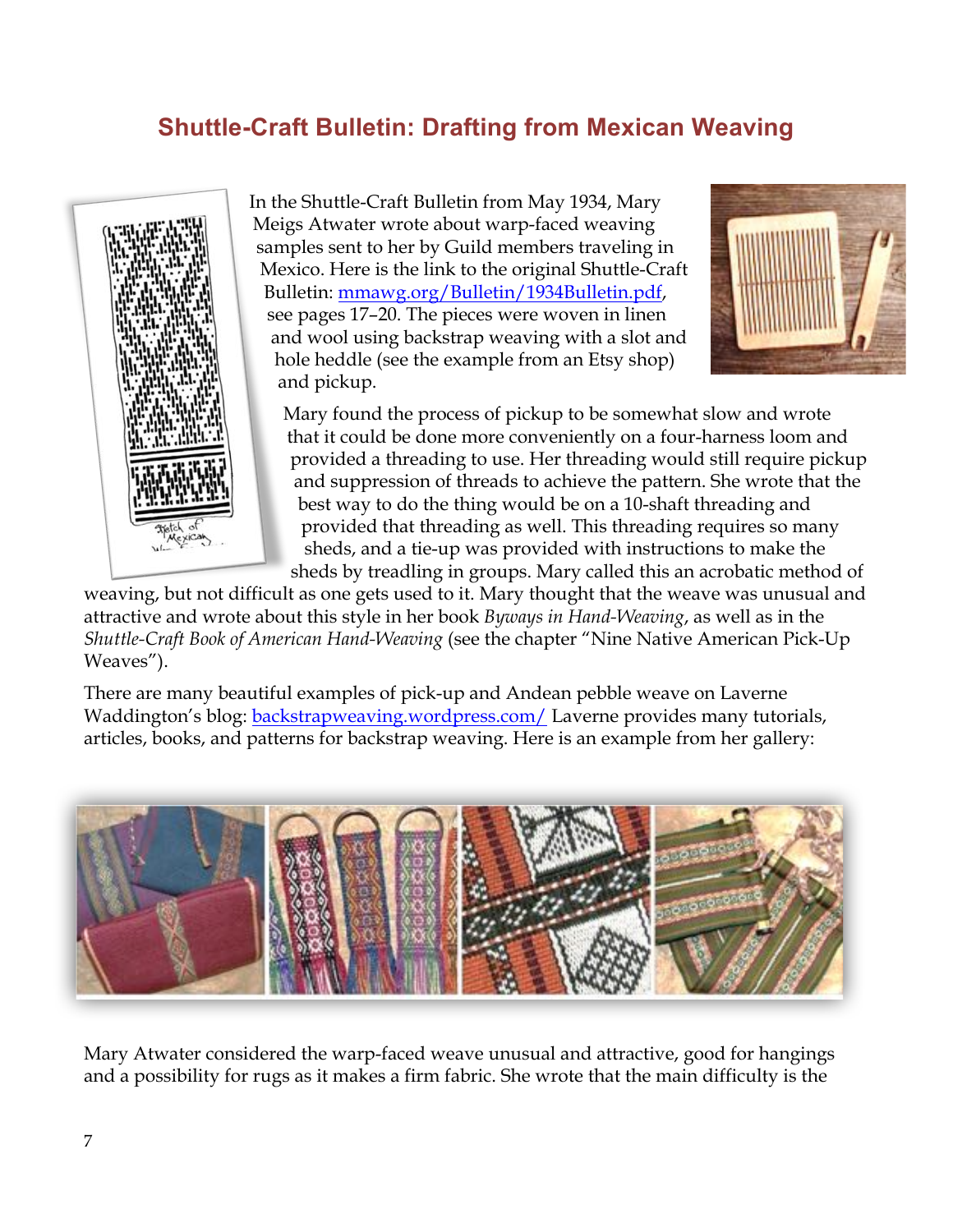closeness of the sett and the difficulty in getting a good shed. When she wove these weaves, she removed the reed and regulated the fabric width with the warp tension, which she considered easy with a narrow piece. In her sample piece, she noted that the sett was 34 ends per inch, in linen of about 40/2 and 17 ends of homespun wool yarn, and she suggested Shetland wool as easier to manage. She also suggested using a 40/3 linen and a worsted weight wool.

Mary included another draft of a variation of Summer and Winter, done in 3/2 perle cotton warp and with felted wool strips for the pattern weft. She provided 10- and 8-shaft versions. She planned to use the fabric for portieres, which is a hanging curtain placed over a door or over the doorless entrance to a room. She noted that the weave would be fascinating for combining many colors.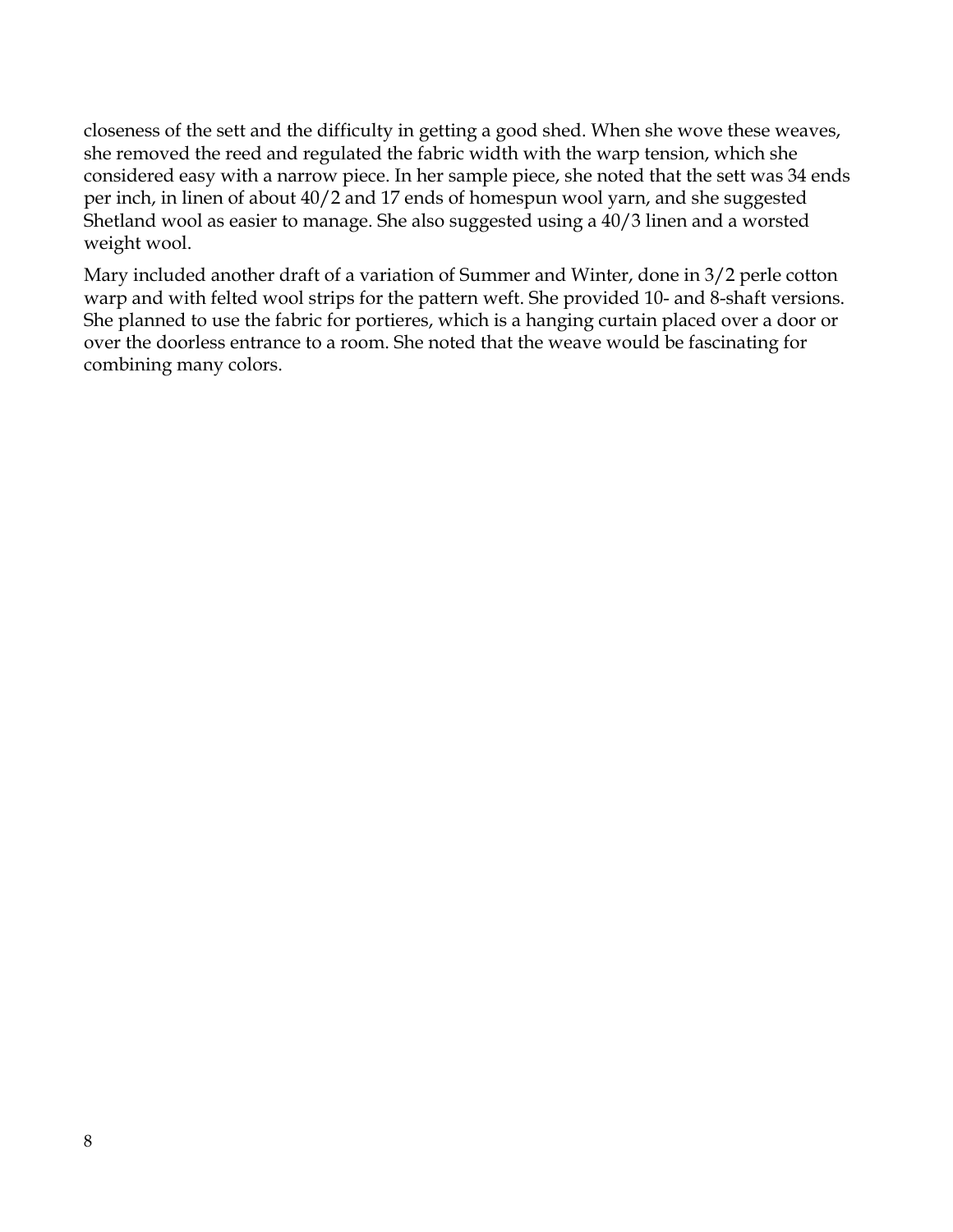# **The Shuttle-Craft Bulletin Study Group**



The remainder of the 2020–2021 Guild year meeting schedule for the Shuttle-Craft Bulletin study group is presented below**.** The next meeting will be in held on Thursday, February 18 on Zoom. The topic of discussion will be weaving fabric for neckties and scarves, as well as the overshot patterns titled Double Bow Knot and Double Chariot Wheel, from the June and November 1927 bulletins. If you are interested in joining our meeting, let Maureen Wilson know (maureenmwilson@yahoo.com).



The Shuttle-Craft Bulletin study group meets to discuss Mary Atwater's work from the Shuttle-Craft Bulletins. This is a very informal group—if you have not participated, try a meeting and see if you want to join. The meetings usually start with a reading from Mary Meigs Atwater's biography.

| Topic                                                                                                                                         | <b>Bulletins</b>                         | <b>Meeting Date</b>  |
|-----------------------------------------------------------------------------------------------------------------------------------------------|------------------------------------------|----------------------|
| Neckties and scarves, Double bow knot<br>and Double chariot wheel patterns                                                                    | <b>June 1927</b><br>November 1927        | February 18,<br>2021 |
| Lace weaves, blanket and shawls, and<br>Young Ladies Delight pattern                                                                          | May 1927<br>February 1932<br>August 1928 | April 2021           |
| <b>Wheel of Fortune, household items</b><br><b>Mary Simmons</b>                                                                               | <b>July 1927</b><br>September 1927       | <b>June 2021</b>     |
| Modernistic pattern for Summer and<br>Winter and Overshot, block weave<br>treadlings for Summer and Winter and<br><b>S&amp;W Palm Pattern</b> | April and May 1928<br>September 1928     | August 2021          |